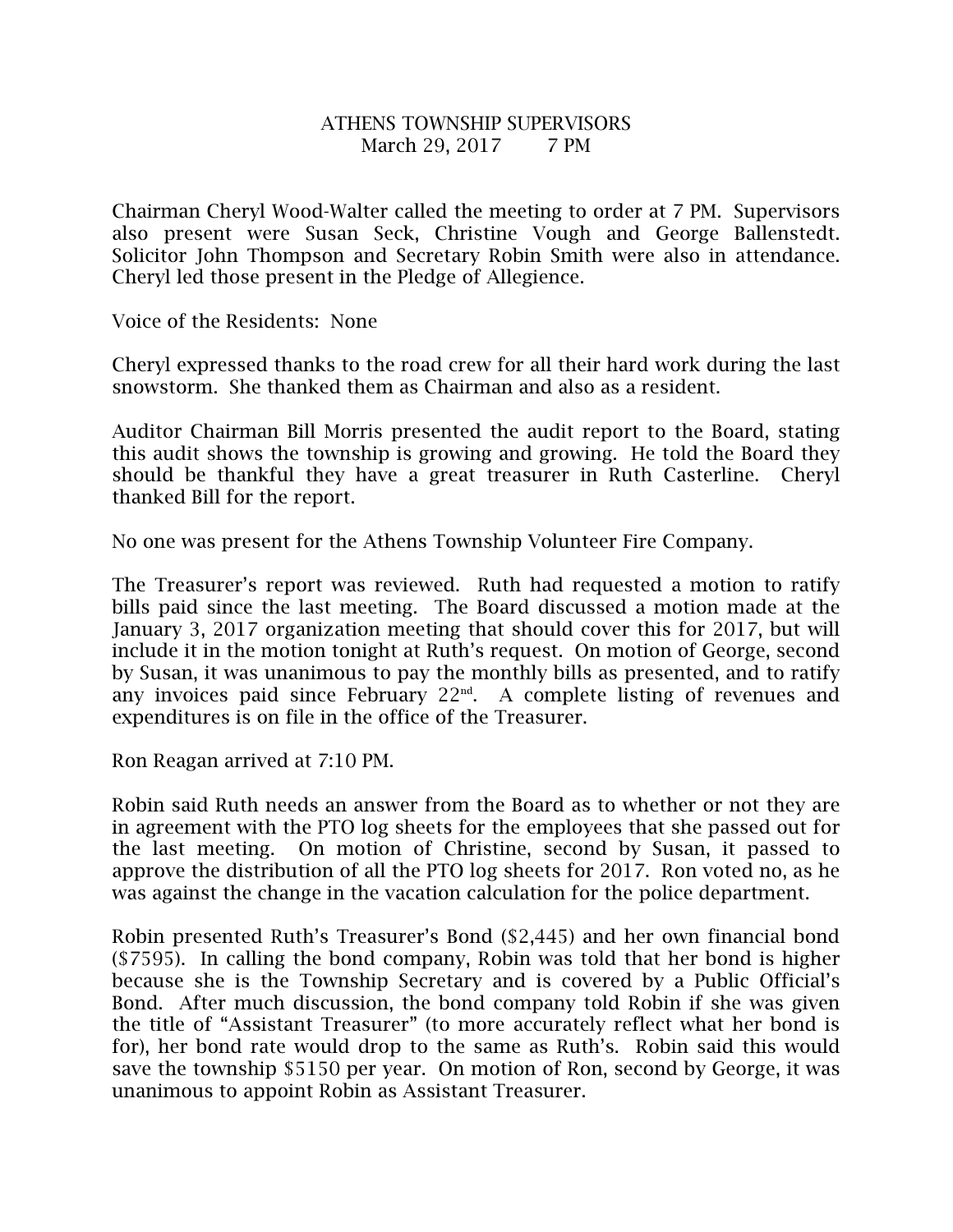Page Two Athens Township Supervisors March 29, 2017

Richard Bean reported for the Parks Commission. They have given Insinger until April  $21<sup>st</sup>$  due to the weather. The playground equipment is ready to go up. They have not heard anything from Mustang Carriers concerning the \$3000 damage to the Tozer's Landing sign. Young Lungs At Play signs have been received and will be installed by Barry and the inmates. The body work has been completed on the Park truck. Electric installation for the park expansion has been delayed because of the snow and very wet ground. Inmates will start Tuesday, and Barry is now back to work. Park inspection is scheduled to start at Tozer's Landing at 9 AM on April  $8<sup>th</sup>$ . The Park will open May  $13<sup>th</sup>$ . Bids for Phase III will be going out. Our engineer is running behind schedule and that will affect the completion date.

Robin presented the non-building waiver for Milan Energy LLC's cell tower in Sheshequin Township for approval. This tower is located on a parcel off Bradley Road – the greater majority of which is Sheshequin Township - and a very small portion is in Athens Township, with the parcel being taxed in Athens Township. Bradford County Sanitation Committee has sent a non-building waiver to both townships to sign. On motion of Ron, second by Cheryl, it was unanimous to approve, sign and execute the non-building waiver for this tower.

On motion of Christine, second by George, it was unanimous to adopt RESOLUTION 2017-03 eliminating employee contributions to the pension plans for 2015, 2016 and 2017.

Larry has requested an increase in the internet 'speed' as currently the officers have problems uploading their reports before they time-out. He has money in his budget for the increase. This will improve the internet in the entire building. On motion of George, second by Susan, it was unanimous to have Larry arrange this upgrade, and to have it paid for from his budget.

Robin presented 2 quotes from Webster's for roof repair over the police department (\$7478) and interior work to repair where the leaks were (\$948). The roof quote has an Option A and an Option B – either for the same price. On motion of Ron, second by George, it was unanimous to accept both proposals. Larry will contact Webster's and make the decision on which option to do, and to schedule the work.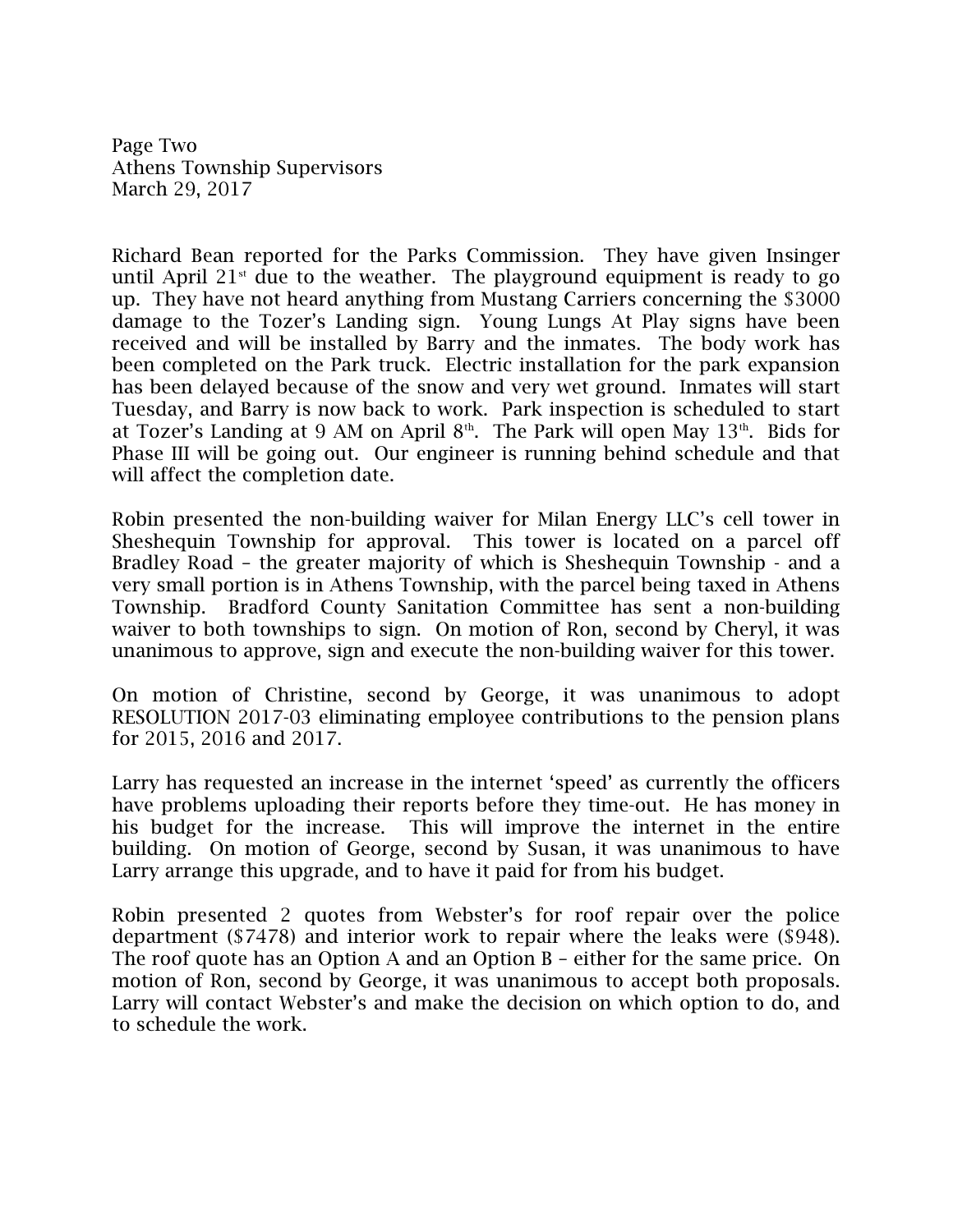Page Three Athens Township Supervisors March 29, 2017

On motion of Christine, second by Ron, it was unanimous to have Ed Reid attend the Disaster Risk Reduction Workshop at PEMA HQ in Harrisburg on April  $17<sup>th</sup>$  and  $18<sup>th</sup>$ , and to pay for his reasonable expenses for hotel and meals.

On motion of Ron, second by Cheryl, it passed to adopt ORDINANCE 2017-01 for Non-Uniform Pension Plan restatement of the definition of "part-time". Susan abstained from the vote as she is a member of the Non-Uniform Pension Plan.

Susan requested permission to put the dump truck we just replaced on Municibid with a reserve of \$22,000 in place. Discussion was held. Ron asked what was wrong with it and Susan said it has leaks in the engine and the transmission. Susan will get Robin a spec for the truck, plow, spreader and everything else with it. On motion of Ron, second by George, it was unanimous to put the truck on Municibid with the \$22,000 reserve and to put that money back into the account we drew from to purchase the 2005 Volvo.

On motion of Christine, second by George, it was unanimous to send the highway department to the Vestal Asphalt breakfast on April  $10<sup>th</sup>$  in Windham. Susan will RSVP for the department.

On motion of Cheryl, second by Christine, it was unanimous to send the highway department to the Dirt and Gravel Road Program refresher course at the Best Western in Sayre on April 19<sup>th</sup> and 20<sup>th</sup>. Susan will register everyone.

Susan presented information on a vehicle undercoating process that Decatur's is doing. She said they will warranty for the life of the vehicle if it's done every year (new vehicles). She would like to do that for the dump trucks and pickup trucks. The Board said this is something to look into further for our newer vehicles.

On motion of Susan, second by Christine, it was unanimous to hire Gene Millard as a Heavy Equipment Operator at the current contract rate for new hires, with a 1-year probation period, conditioned upon passing all clearances and effective upon the completion of all employment paperwork.

Bradford County Emergency Services had requested a total of each municipality's total storm costs to see if we would meet the threshold for federal disaster aid. Our total for the highest 48-hour period was \$23,158.32. They will update us when all the data for the County is compiled.